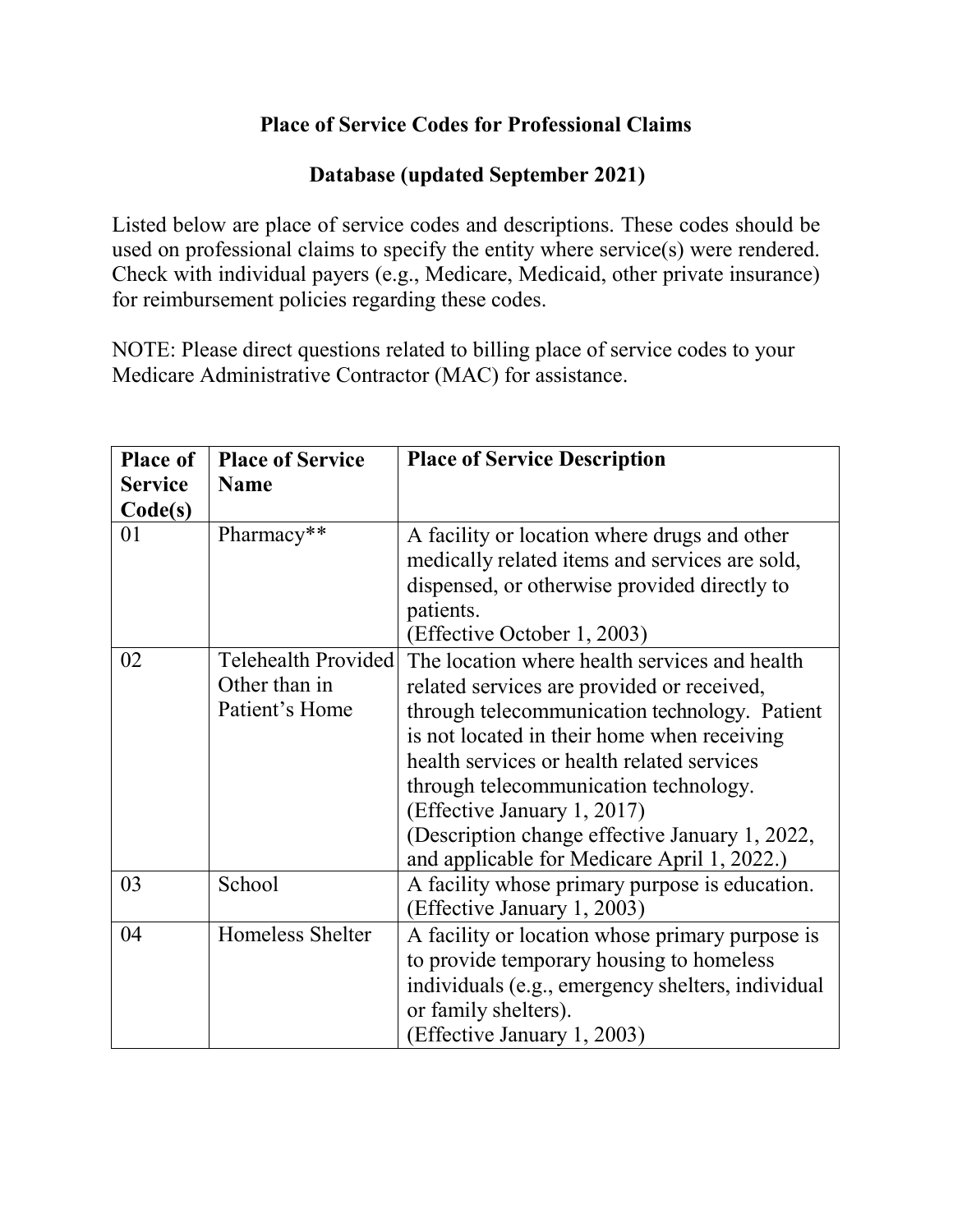| <b>Place of</b> | <b>Place of Service</b>                              | <b>Place of Service Description</b>                                                                                                                                                                                                                                                                                                                                |
|-----------------|------------------------------------------------------|--------------------------------------------------------------------------------------------------------------------------------------------------------------------------------------------------------------------------------------------------------------------------------------------------------------------------------------------------------------------|
| <b>Service</b>  | <b>Name</b>                                          |                                                                                                                                                                                                                                                                                                                                                                    |
| Code(s)         |                                                      |                                                                                                                                                                                                                                                                                                                                                                    |
| 05              | Indian Health<br>Service Free-<br>standing Facility  | A facility or location, owned and operated by<br>the Indian Health Service, which provides<br>diagnostic, therapeutic (surgical and non-<br>surgical), and rehabilitation services to<br>American Indians and Alaska Natives who do<br>not require hospitalization.<br>(Effective January 1, 2003)                                                                 |
| 06              | Indian Health<br>Service Provider-<br>based Facility | A facility or location, owned and operated by<br>the Indian Health Service, which provides<br>diagnostic, therapeutic (surgical and non-<br>surgical), and rehabilitation services rendered<br>by, or under the supervision of, physicians to<br>American Indians and Alaska Natives admitted<br>as inpatients or outpatients.<br>(Effective January 1, 2003)      |
| 07              | Tribal 638 Free-<br>standing Facility                | A facility or location owned and operated by a<br>federally recognized American Indian or Alaska<br>Native tribe or tribal organization under a 638<br>agreement, which provides diagnostic,<br>therapeutic (surgical and non-surgical), and<br>rehabilitation services to tribal members who do<br>not require hospitalization.<br>(Effective January 1, 2003)    |
| 08              | Tribal 638<br>Provider-based<br>Facility             | A facility or location owned and operated by a<br>federally recognized American Indian or Alaska<br>Native tribe or tribal organization under a 638<br>agreement, which provides diagnostic,<br>therapeutic (surgical and non-surgical), and<br>rehabilitation services to tribal members<br>admitted as inpatients or outpatients.<br>(Effective January 1, 2003) |
| 09              | Prison/Correctional<br>Facility                      | A prison, jail, reformatory, work farm, detention<br>center, or any other similar facility maintained<br>by either Federal, State or local authorities for<br>the purpose of confinement or rehabilitation of<br>adult or juvenile criminal offenders.<br>(Effective July 1, 2006)                                                                                 |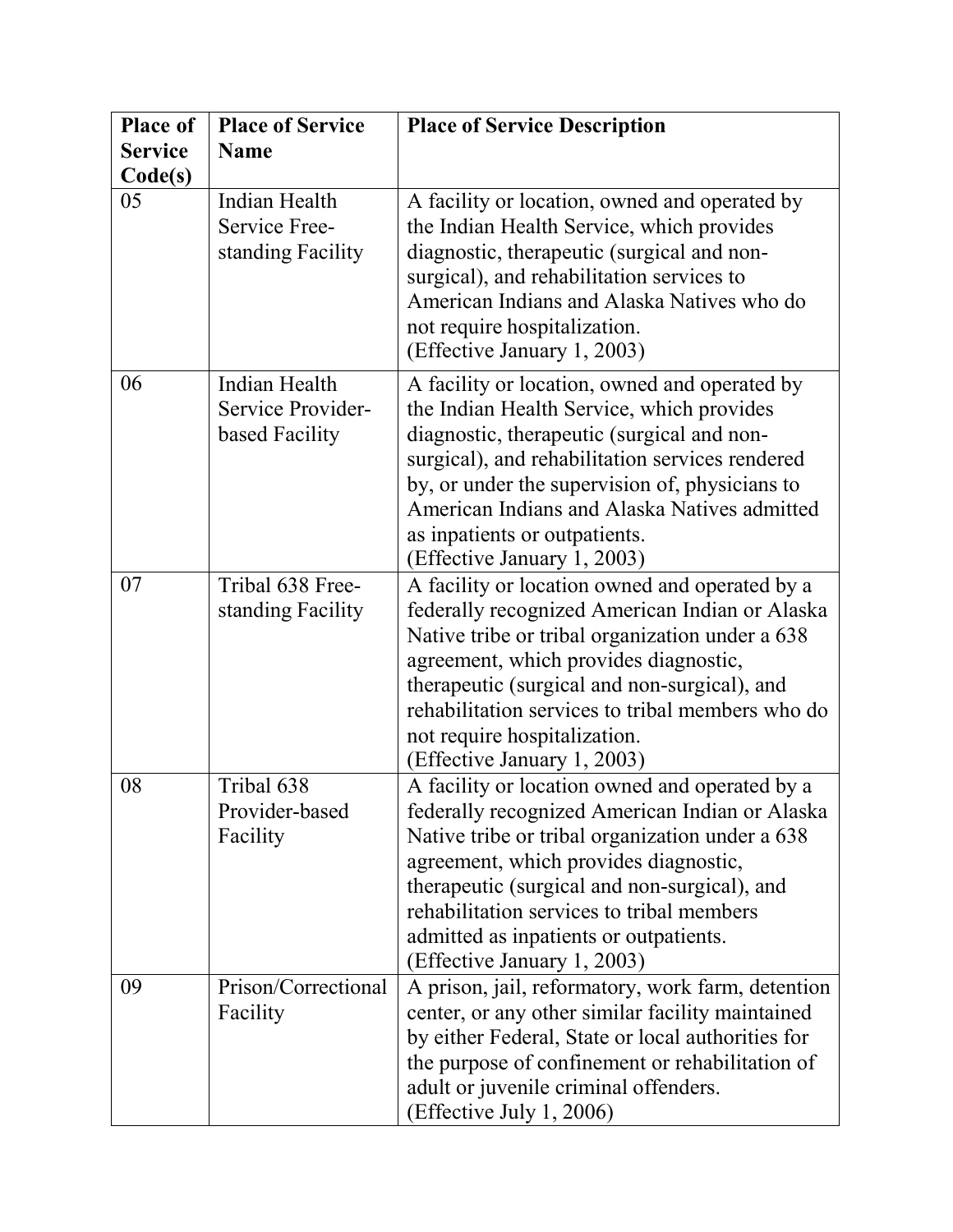| <b>Place of</b> | <b>Place of Service</b>                         | <b>Place of Service Description</b>                                                                                                                                                                                                                                                                                                                                                                                                                                                                |
|-----------------|-------------------------------------------------|----------------------------------------------------------------------------------------------------------------------------------------------------------------------------------------------------------------------------------------------------------------------------------------------------------------------------------------------------------------------------------------------------------------------------------------------------------------------------------------------------|
| <b>Service</b>  | <b>Name</b>                                     |                                                                                                                                                                                                                                                                                                                                                                                                                                                                                                    |
| Code(s)         |                                                 |                                                                                                                                                                                                                                                                                                                                                                                                                                                                                                    |
| 10              | <b>Telehealth Provided</b><br>in Patient's Home | The location where health services and health<br>related services are provided or received, through<br>telecommunication technology. Patient is located<br>in their home (which is a location other than a<br>hospital or other facility where the patient<br>receives care in a private residence) when<br>receiving health services or health related<br>services through telecommunication technology.<br>(This code is effective January 1, 2022, and<br>available to Medicare April 1, 2022.) |
| 11              | Office                                          | Location, other than a hospital, skilled nursing<br>facility (SNF), military treatment facility,<br>community health center, State or local public<br>health clinic, or intermediate care facility (ICF),<br>where the health professional routinely provides<br>health examinations, diagnosis, and treatment of<br>illness or injury on an ambulatory basis.                                                                                                                                     |
| 12              | Home                                            | Location, other than a hospital or other facility,<br>where the patient receives care in a private<br>residence.                                                                                                                                                                                                                                                                                                                                                                                   |
| 13              | <b>Assisted Living</b><br>Facility              | Congregate residential facility with self-<br>contained living units providing assessment of<br>each resident's needs and on-site support 24<br>hours a day, 7 days a week, with the capacity to<br>deliver or arrange for services including some<br>health care and other services.<br>(Effective October 1, 2003)                                                                                                                                                                               |
| 14              | Group Home*                                     | A residence, with shared living areas, where<br>clients receive supervision and other services<br>such as social and/or behavioral services,<br>custodial service, and minimal services (e.g.,<br>medication administration).<br>(Effective October 1, 2003)                                                                                                                                                                                                                                       |
| 15              | Mobile Unit                                     | A facility/unit that moves from place-to-place<br>equipped to provide preventive, screening,<br>diagnostic, and/or treatment services.<br>(Effective January 1, 2003)                                                                                                                                                                                                                                                                                                                              |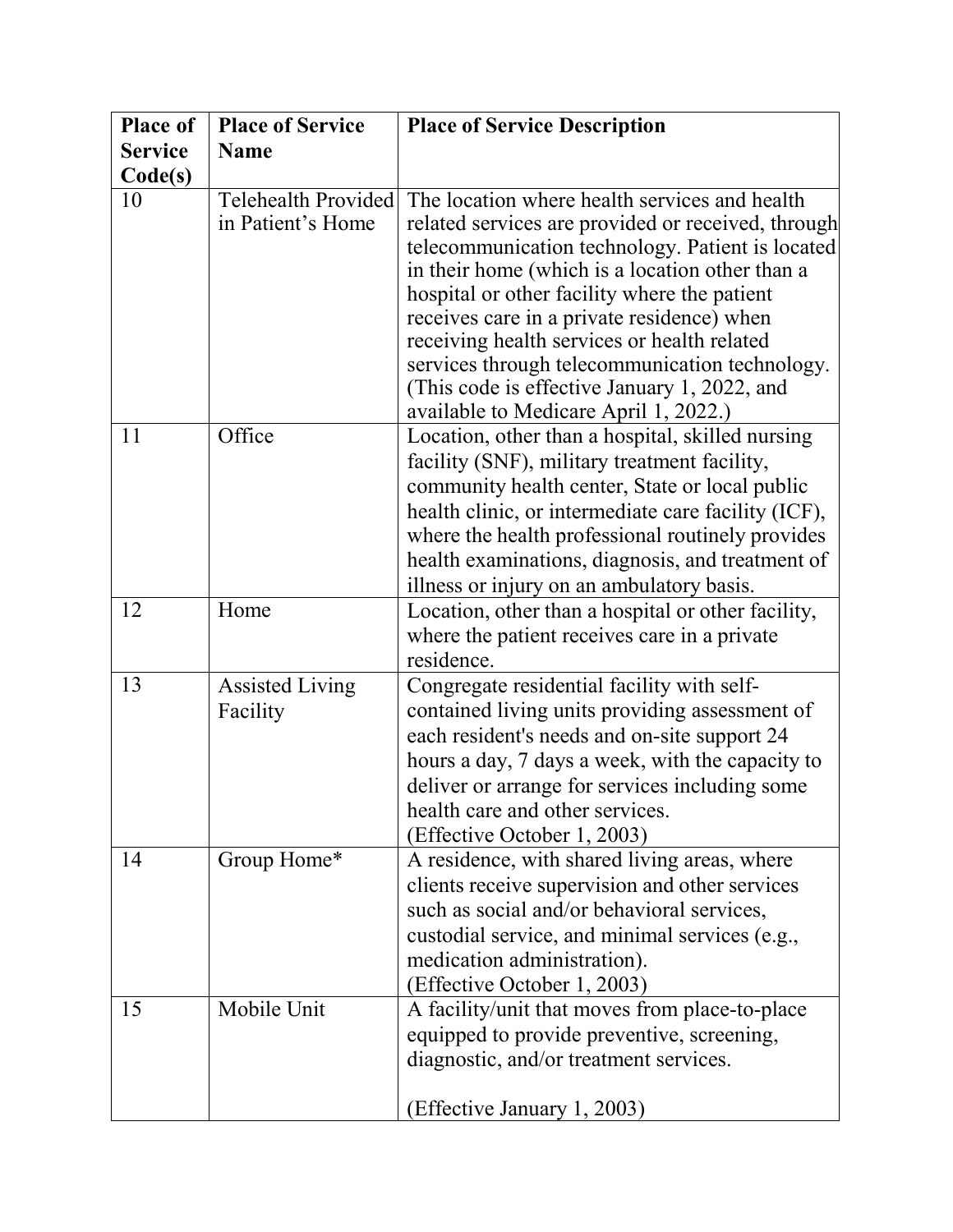| <b>Place of</b> | <b>Place of Service</b>    | <b>Place of Service Description</b>                |
|-----------------|----------------------------|----------------------------------------------------|
| <b>Service</b>  | <b>Name</b>                |                                                    |
| Code(s)         |                            |                                                    |
| 16              | Temporary                  | A short-term accommodation such as a hotel,        |
|                 | Lodging                    | camp ground, hostel, cruise ship or resort where   |
|                 |                            | the patient receives care, and which is not        |
|                 |                            | identified by any other POS code.                  |
|                 |                            | (Effective January 1, 2008)                        |
| 17              | Walk-in Retail             | A walk-in health clinic, other than an office,     |
|                 | Health Clinic              | urgent care facility, pharmacy or independent      |
|                 |                            | clinic and not described by any other Place of     |
|                 |                            | Service code, that is located within a retail      |
|                 |                            | operation and provides, on an ambulatory basis,    |
|                 |                            | preventive and primary care services.              |
|                 |                            | (This code is available for use immediately with   |
|                 |                            | a final effective date of May 1, 2010)             |
| 18              | Place of                   | A location, not described by any other POS         |
|                 | Employment-                | code, owned or operated by a public or private     |
|                 | Worksite                   | entity where the patient is employed, and where    |
|                 |                            | a health professional provides on-going or         |
|                 |                            | episodic occupational medical, therapeutic or      |
|                 |                            | rehabilitative services to the individual.         |
|                 |                            | (This code is available for use effective January  |
|                 |                            | 1, 2013 but no later than May 1, 2013)             |
| 19              | Off Campus-                | A portion of an off-campus hospital provider       |
|                 | <b>Outpatient Hospital</b> | based department which provides diagnostic,        |
|                 |                            | therapeutic (both surgical and nonsurgical), and   |
|                 |                            | rehabilitation services to sick or injured persons |
|                 |                            | who do not require hospitalization or              |
|                 |                            | institutionalization. (Effective January 1, 2016)  |
| 20              | <b>Urgent Care</b>         | Location, distinct from a hospital emergency       |
|                 | Facility                   | room, an office, or a clinic, whose purpose is to  |
|                 |                            | diagnose and treat illness or injury for           |
|                 |                            | unscheduled, ambulatory patients seeking           |
|                 |                            | immediate medical attention.                       |
|                 |                            | (Effective January 1, 2003)                        |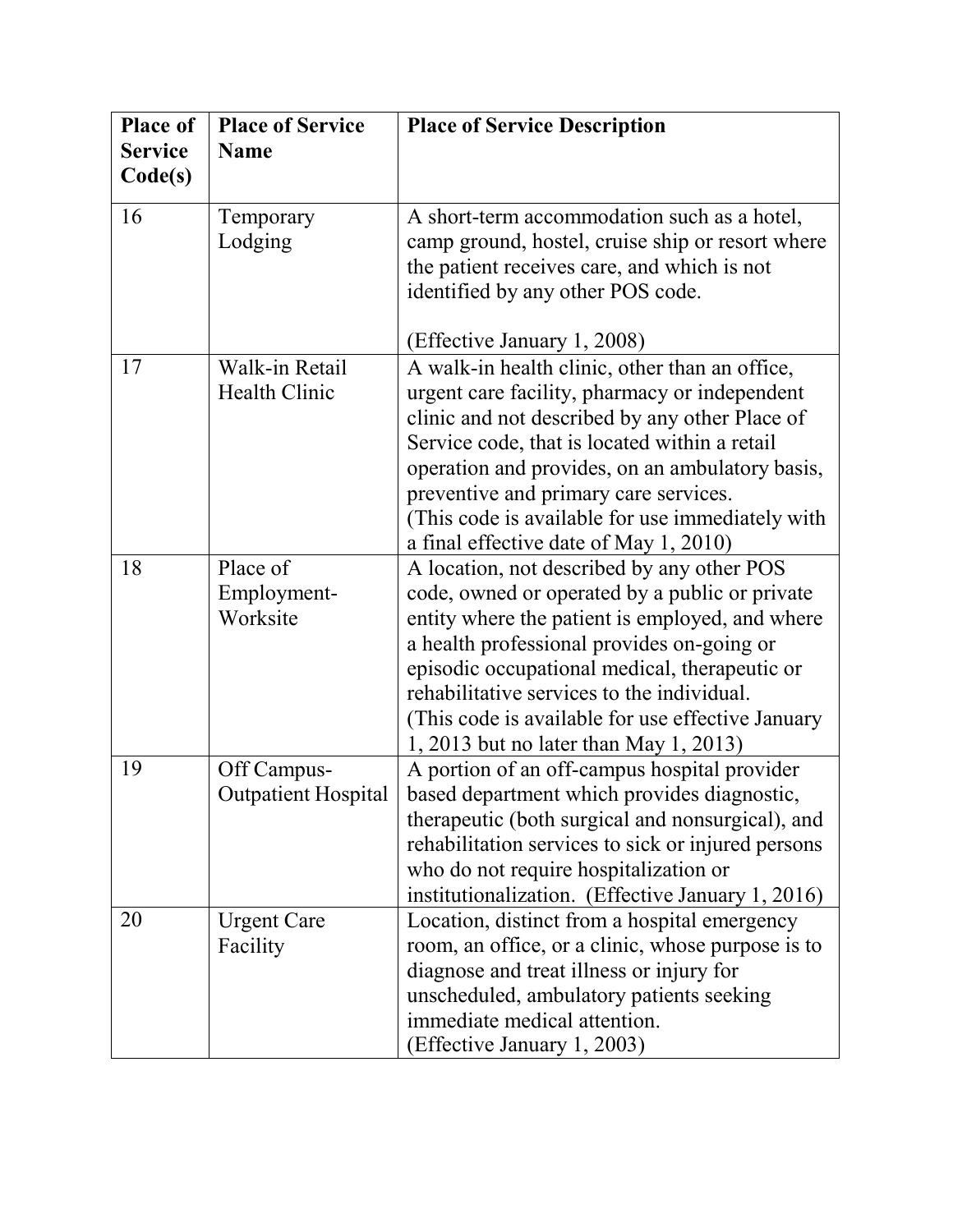| <b>Place of</b> | <b>Place of Service</b>                  | <b>Place of Service Description</b>                                                                                                                                                                                                                                                            |
|-----------------|------------------------------------------|------------------------------------------------------------------------------------------------------------------------------------------------------------------------------------------------------------------------------------------------------------------------------------------------|
| <b>Service</b>  | <b>Name</b>                              |                                                                                                                                                                                                                                                                                                |
| Code(s)         |                                          |                                                                                                                                                                                                                                                                                                |
| 21              | <b>Inpatient Hospital</b>                | A facility, other than psychiatric, which<br>primarily provides diagnostic, therapeutic (both<br>surgical and nonsurgical), and rehabilitation<br>services by, or under, the supervision of<br>physicians to patients admitted for a variety of<br>medical conditions.                         |
| 22              | On Campus-<br><b>Outpatient Hospital</b> | A portion of a hospital's main campus which<br>provides diagnostic, therapeutic (both surgical<br>and nonsurgical), and rehabilitation services to<br>sick or injured persons who do not require<br>hospitalization or institutionalization.<br>(Description change effective January 1, 2016) |
| 23              | <b>Emergency Room</b><br>- Hospital      | A portion of a hospital where emergency<br>diagnosis and treatment of illness or injury is<br>provided.                                                                                                                                                                                        |
| 24              | Ambulatory<br><b>Surgical Center</b>     | A freestanding facility, other than a physician's<br>office, where surgical and diagnostic services<br>are provided on an ambulatory basis.                                                                                                                                                    |
| 25              | <b>Birthing Center</b>                   | A facility, other than a hospital's maternity<br>facilities or a physician's office, which provides<br>a setting for labor, delivery, and immediate<br>post-partum care as well as immediate care of<br>new born infants.                                                                      |
| 26              | <b>Military Treatment</b><br>Facility    | A medical facility operated by one or more of<br>the Uniformed Services. Military Treatment<br>Facility (MTF) also refers to certain former U.S.<br>Public Health Service (USPHS) facilities now<br>designated as Uniformed Service Treatment<br>Facilities (USTF).                            |
| $27 - 30$       | Unassigned                               | N/A                                                                                                                                                                                                                                                                                            |
| 31              | <b>Skilled Nursing</b><br>Facility       | A facility which primarily provides inpatient<br>skilled nursing care and related services to<br>patients who require medical, nursing, or<br>rehabilitative services but does not provide the<br>level of care or treatment available in a hospital.                                          |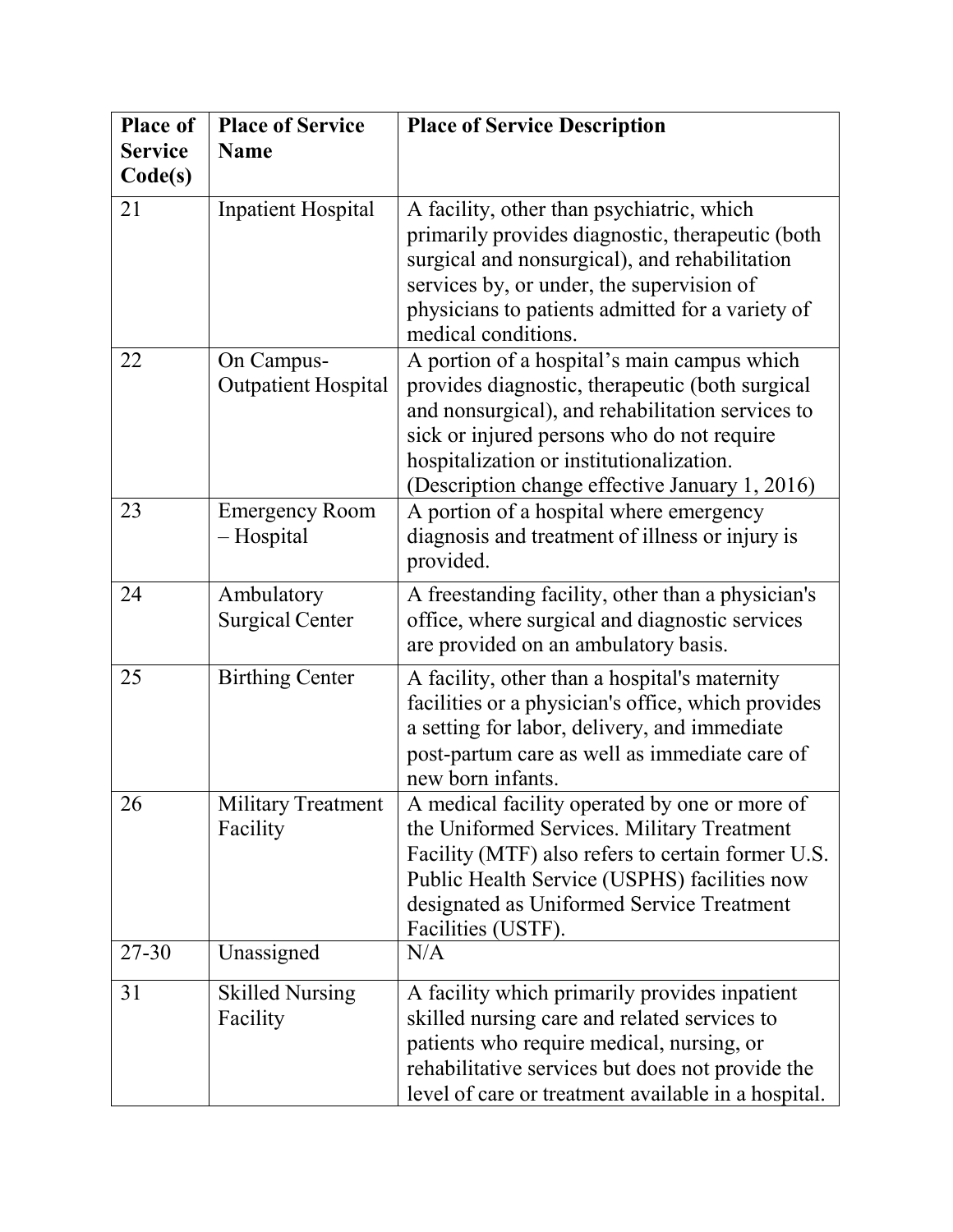| <b>Place of</b> | <b>Place of Service</b>                            | <b>Place of Service Description</b>                                                                                                                                                                                                                                                                                         |
|-----------------|----------------------------------------------------|-----------------------------------------------------------------------------------------------------------------------------------------------------------------------------------------------------------------------------------------------------------------------------------------------------------------------------|
| <b>Service</b>  | <b>Name</b>                                        |                                                                                                                                                                                                                                                                                                                             |
| Code(s)         |                                                    |                                                                                                                                                                                                                                                                                                                             |
| 32              | <b>Nursing Facility</b>                            | A facility which primarily provides to residents<br>skilled nursing care and related services for the<br>rehabilitation of injured, disabled, or sick<br>persons, or, on a regular basis, health-related<br>care services above the level of custodial care to<br>other than individuals with intellectual<br>disabilities. |
| 33              | <b>Custodial Care</b><br>Facility                  | A facility which provides room, board and other<br>personal assistance services, generally on a<br>long-term basis, and which does not include a<br>medical component.                                                                                                                                                      |
| 34              | Hospice                                            | A facility, other than a patient's home, in which<br>palliative and supportive care for terminally ill<br>patients and their families are provided.                                                                                                                                                                         |
| $35-40$         | Unassigned                                         | N/A                                                                                                                                                                                                                                                                                                                         |
| 41              | Ambulance – Land                                   | A land vehicle specifically designed, equipped<br>and staffed for lifesaving and transporting the<br>sick or injured.                                                                                                                                                                                                       |
| 42              | Ambulance - Air<br>or Water                        | An air or water vehicle specifically designed,<br>equipped and staffed for lifesaving and<br>transporting the sick or injured.                                                                                                                                                                                              |
| 43-48           | Unassigned                                         | N/A                                                                                                                                                                                                                                                                                                                         |
| 49              | Independent Clinic                                 | A location, not part of a hospital and not<br>described by any other Place of Service code,<br>that is organized and operated to provide<br>preventive, diagnostic, therapeutic,<br>rehabilitative, or palliative services to<br>outpatients only.<br>(Effective October 1, 2003)                                           |
| 50              | <b>Federally Qualified</b><br><b>Health Center</b> | A facility located in a medically underserved<br>area that provides Medicare beneficiaries<br>preventive primary medical care under the<br>general direction of a physician.                                                                                                                                                |
| 51              | Inpatient<br>Psychiatric Facility                  | A facility that provides inpatient psychiatric<br>services for the diagnosis and treatment of<br>mental illness on a 24-hour basis, by or under<br>the supervision of a physician.                                                                                                                                          |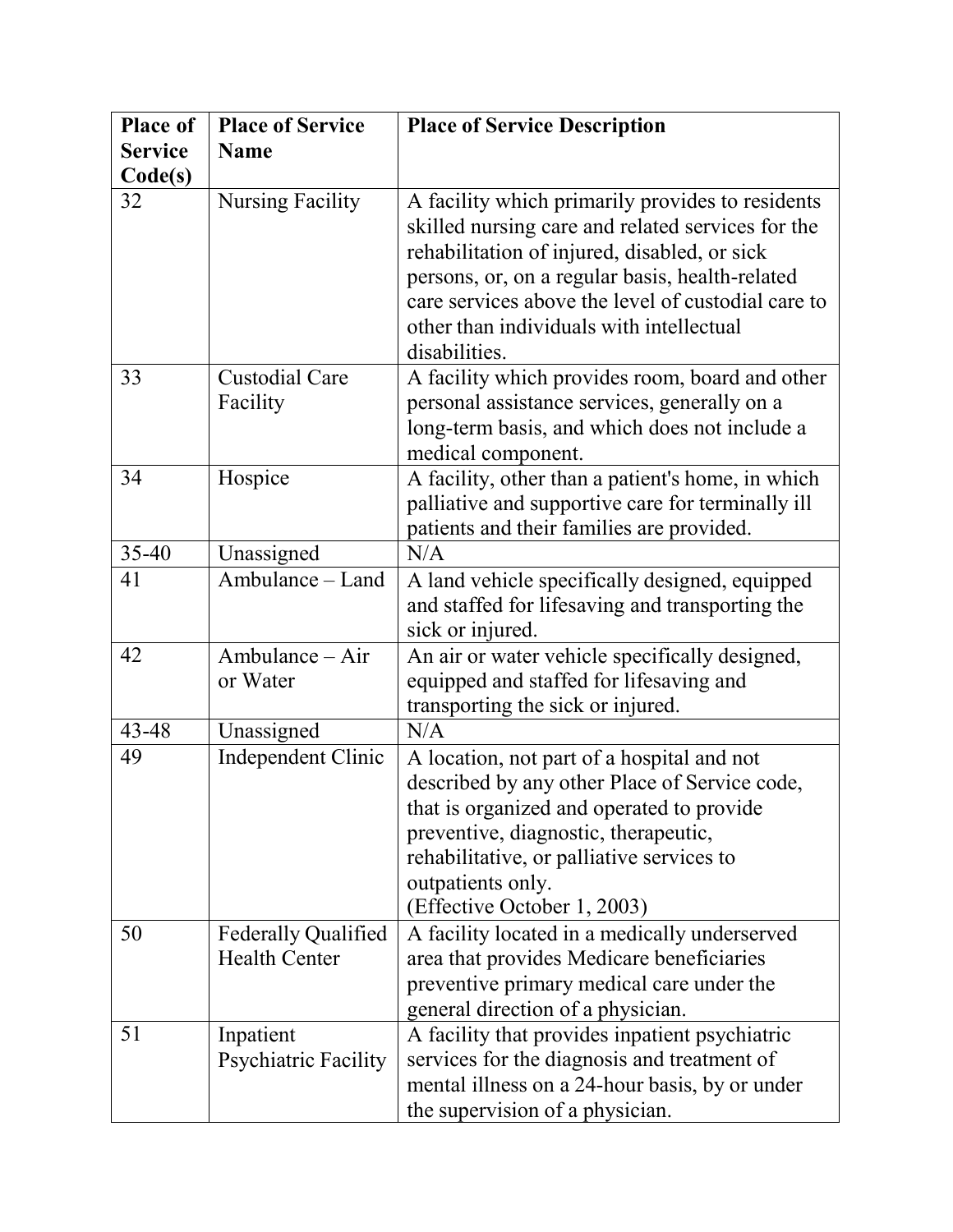| <b>Place of</b> | <b>Place of Service</b>                                                        | <b>Place of Service Description</b>                                                                                                                                                                                                                                                                                                                                                                                                                                                                                                                                                                                                                                                       |
|-----------------|--------------------------------------------------------------------------------|-------------------------------------------------------------------------------------------------------------------------------------------------------------------------------------------------------------------------------------------------------------------------------------------------------------------------------------------------------------------------------------------------------------------------------------------------------------------------------------------------------------------------------------------------------------------------------------------------------------------------------------------------------------------------------------------|
| <b>Service</b>  | <b>Name</b>                                                                    |                                                                                                                                                                                                                                                                                                                                                                                                                                                                                                                                                                                                                                                                                           |
| Code(s)         |                                                                                |                                                                                                                                                                                                                                                                                                                                                                                                                                                                                                                                                                                                                                                                                           |
| 52              | Psychiatric Facility<br>- Partial<br>Hospitalization                           | A facility for the diagnosis and treatment of<br>mental illness that provides a planned<br>therapeutic program for patients who do not<br>require full time hospitalization, but who need<br>broader programs than are possible from<br>outpatient visits to a hospital-based or hospital-<br>affiliated facility.                                                                                                                                                                                                                                                                                                                                                                        |
| 53              | <b>Community Mental</b><br><b>Health Center</b>                                | A facility that provides the following services:<br>outpatient services, including specialized<br>outpatient services for children, the elderly,<br>individuals who are chronically ill, and<br>residents of the CMHC's mental health services<br>area who have been discharged from inpatient<br>treatment at a mental health facility; 24 hour a<br>day emergency care services; day treatment,<br>other partial hospitalization services, or<br>psychosocial rehabilitation services; screening<br>for patients being considered for admission to<br>State mental health facilities to determine the<br>appropriateness of such admission; and<br>consultation and education services. |
| 54              | Intermediate Care<br>Facility/Individuals<br>with Intellectual<br>Disabilities | A facility which primarily provides health-<br>related care and services above the level of<br>custodial care to individuals but does not<br>provide the level of care or treatment available<br>in a hospital or SNF.                                                                                                                                                                                                                                                                                                                                                                                                                                                                    |
| 55              | Residential<br><b>Substance Abuse</b><br><b>Treatment Facility</b>             | A facility which provides treatment for<br>substance (alcohol and drug) abuse to live-in<br>residents who do not require acute medical care.<br>Services include individual and group therapy<br>and counseling, family counseling, laboratory<br>tests, drugs and supplies, psychological testing,<br>and room and board.                                                                                                                                                                                                                                                                                                                                                                |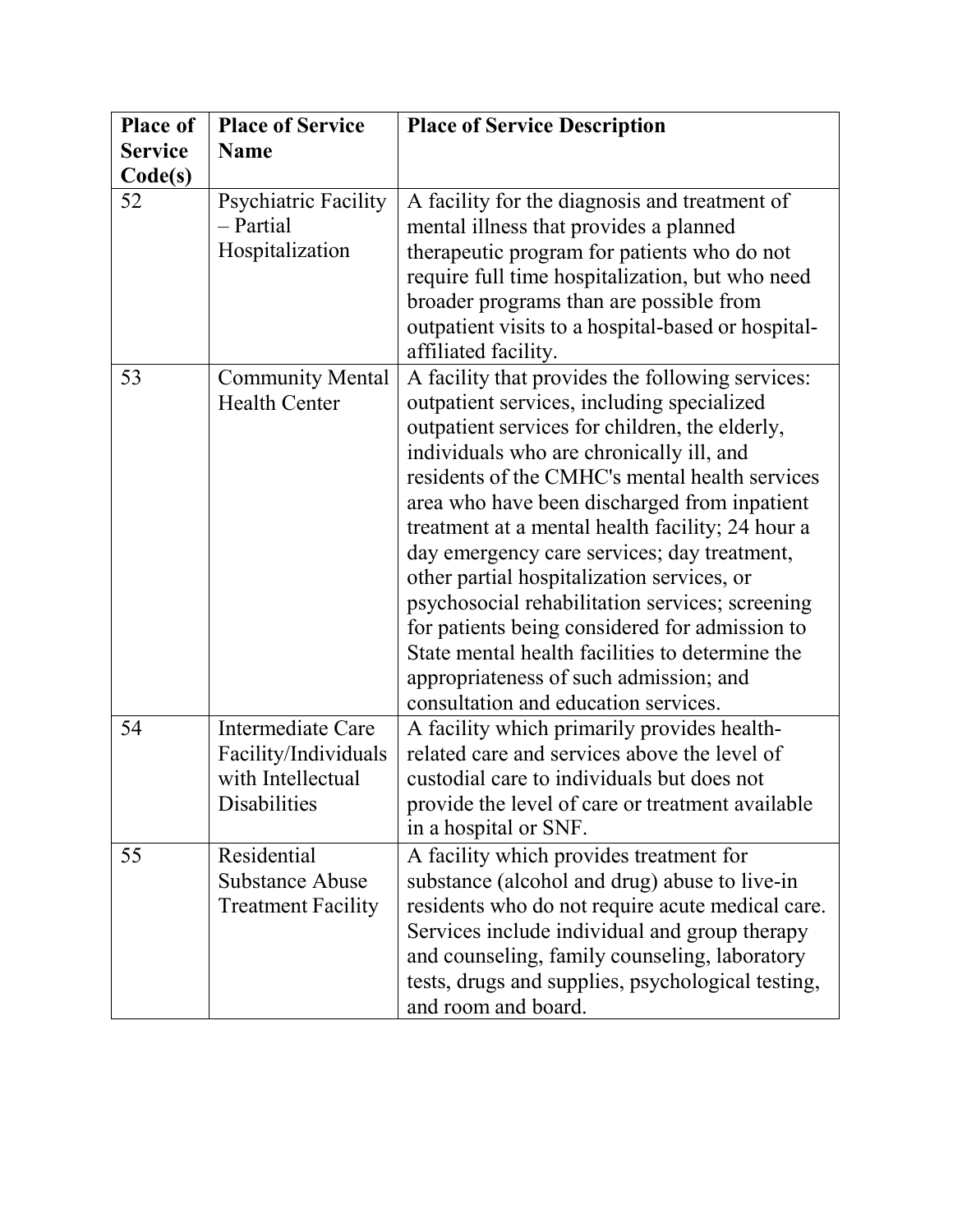| <b>Place of</b> | <b>Place of Service</b>                                         | <b>Place of Service Description</b>                                                                                                                                                                                                                                                                                                                                                  |
|-----------------|-----------------------------------------------------------------|--------------------------------------------------------------------------------------------------------------------------------------------------------------------------------------------------------------------------------------------------------------------------------------------------------------------------------------------------------------------------------------|
| <b>Service</b>  | <b>Name</b>                                                     |                                                                                                                                                                                                                                                                                                                                                                                      |
| Code(s)         |                                                                 |                                                                                                                                                                                                                                                                                                                                                                                      |
| 56              | Psychiatric<br>Residential<br><b>Treatment Center</b>           | A facility or distinct part of a facility for<br>psychiatric care which provides a total 24-hour<br>therapeutically planned and professionally<br>staffed group living and learning environment.                                                                                                                                                                                     |
| 57              | Non-residential<br>Substance Abuse<br><b>Treatment Facility</b> | A location which provides treatment for<br>substance (alcohol and drug) abuse on an<br>ambulatory basis. Services include individual<br>and group therapy and counseling, family<br>counseling, laboratory tests, drugs and supplies,<br>and psychological testing.<br>(Effective October 1, 2003)                                                                                   |
| 58              | Non-residential<br><b>Opioid Treatment</b><br>Facility          | A location that provides treatment for opioid<br>use disorder on an ambulatory basis. Services<br>include methadone and other forms of<br>Medication Assisted Treatment (MAT).<br>(Effective January 1, 2020)                                                                                                                                                                        |
| 59              | Unassigned                                                      | N/A                                                                                                                                                                                                                                                                                                                                                                                  |
| 60              | <b>Mass</b><br>Immunization<br>Center                           | A location where providers administer<br>pneumococcal pneumonia and influenza virus<br>vaccinations and submit these services as<br>electronic media claims, paper claims, or using<br>the roster billing method. This generally takes<br>place in a mass immunization setting, such as, a<br>public health center, pharmacy, or mall but may<br>include a physician office setting. |
| 61              | Comprehensive<br>Inpatient<br>Rehabilitation<br>Facility        | A facility that provides comprehensive<br>rehabilitation services under the supervision of a<br>physician to inpatients with physical disabilities.<br>Services include physical therapy, occupational<br>therapy, speech pathology, social or<br>psychological services, and orthotics and<br>prosthetics services.                                                                 |
| 62              | Comprehensive<br>Outpatient<br>Rehabilitation<br>Facility       | A facility that provides comprehensive<br>rehabilitation services under the supervision of a<br>physician to outpatients with physical<br>disabilities. Services include physical therapy,<br>occupational therapy, and speech pathology<br>services.                                                                                                                                |